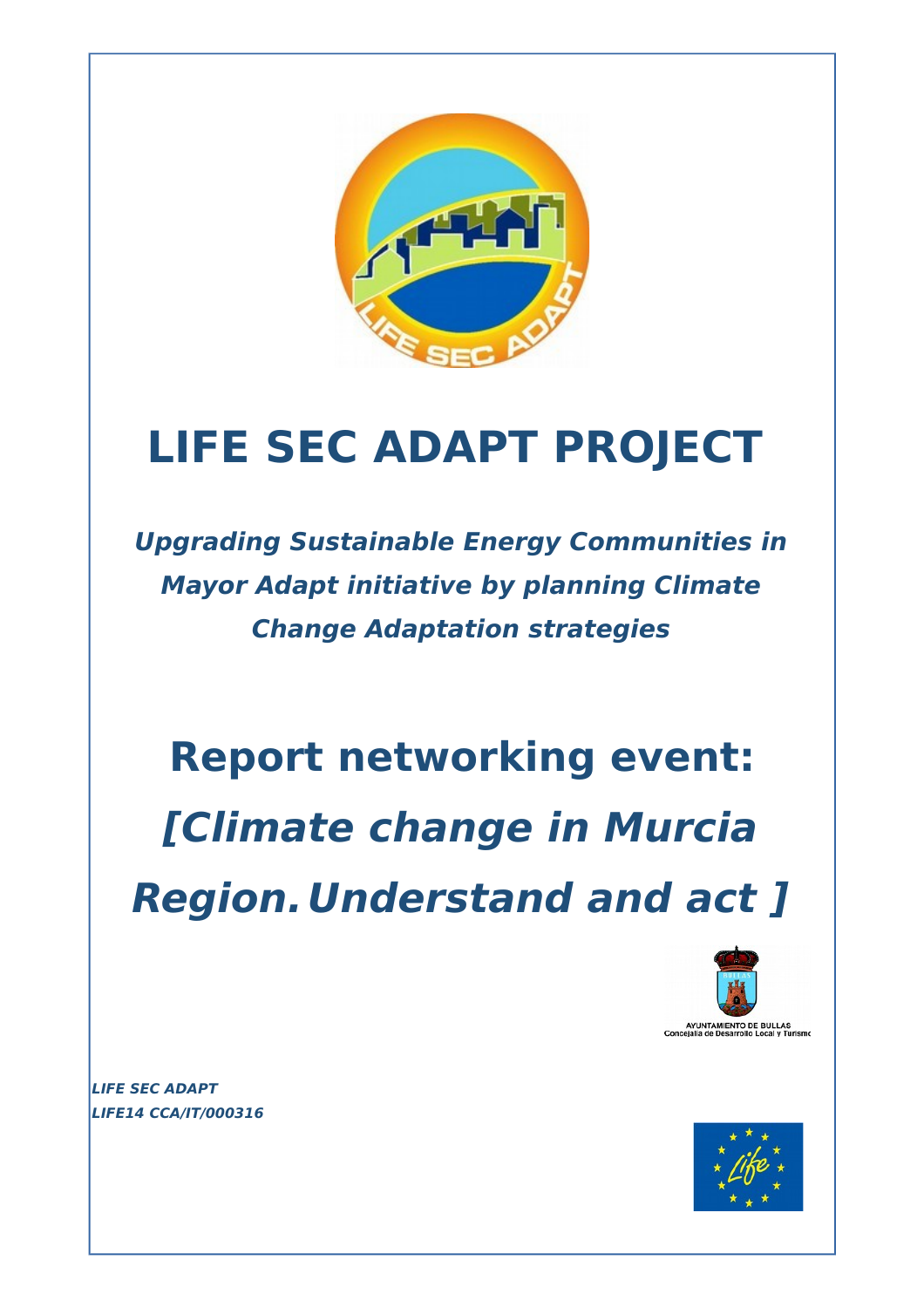| <b>PROGRAMME</b>    | LIFE 2014 - 2020 - Climate Change              |
|---------------------|------------------------------------------------|
|                     | Adaptation                                     |
| <b>PROJECT</b>      | <b>LIFE SEC ADAPT</b>                          |
| <b>ACRONYM</b>      |                                                |
| <b>PROJECT CODE</b> | LIFE14/CCA/IT/00036                            |
| <b>TITLE</b>        | <b>INNPULSA 2017. Forum for innovation and</b> |
|                     | promotion of renewable energies.               |
|                     |                                                |
| <b>ACTION/TASK</b>  | E2 - Networking with other LIFE and/or non-    |
| <b>RELATED</b>      | <b>LIFE</b> projects                           |
| <b>DATE OF</b>      | 8th June                                       |
| <b>DELIVERY</b>     |                                                |
| <b>VERSION</b>      |                                                |
| <b>AUTHOR</b>       | luan Pedro Muñoz Gea. Councilor.               |

**LIFE SEC ADAPT LIFE14 CCA/IT/000316** 

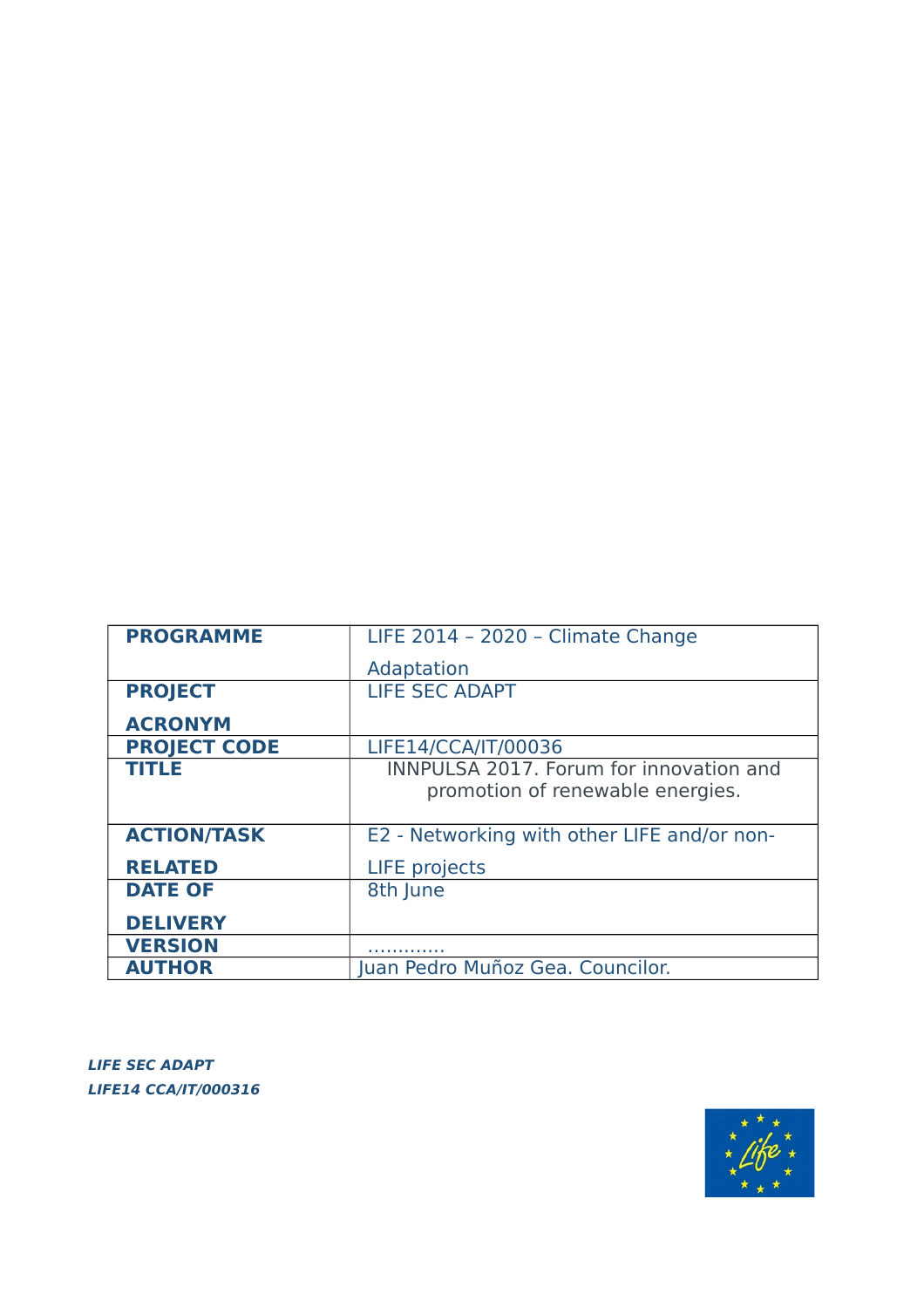

# **General information**

|                                            | conference<br>$\bullet$                                                       |
|--------------------------------------------|-------------------------------------------------------------------------------|
| Select typology:                           |                                                                               |
| Title:                                     | <b>Climate change in Murcia Region. Understand and act.</b>                   |
| Name of the<br>organisation<br>proposer:   | Official College of Industrial Technical Engineers of the Region of<br>Murcia |
| date:                                      | 8 <sup>th</sup> June                                                          |
| <b>SEC ADAPT partners</b><br>participating | <b>Bullas Municipality</b>                                                    |
| Website info:                              | http://innpulsa2017.es/agenda?mc id=93                                        |

# **Specific information**

| Main thematic<br>addressed:                                       | <b>Climate Adaptation</b><br><b>Climate Mitigation</b><br>$\bullet$<br><b>RES (Renewable Energy Systems)</b><br>$\bullet$<br><b>Energy Saving</b><br>$\bullet$                                                                                                |
|-------------------------------------------------------------------|---------------------------------------------------------------------------------------------------------------------------------------------------------------------------------------------------------------------------------------------------------------|
| type of stakeholders<br>involved (specify<br>numbers if possible) | <b>Public Administration</b><br>$\bullet$<br><b>Academic Institution</b><br>$\bullet$<br>• Business sector - Individual Consultant or companies<br>ONG - civil association<br>$\bullet$<br><b>Individual Citizen</b><br>$\bullet$<br>25 experts.<br>$\bullet$ |
| <b>Territorial level</b>                                          | <b>Regional / Local</b>                                                                                                                                                                                                                                       |
| specify territories                                               |                                                                                                                                                                                                                                                               |